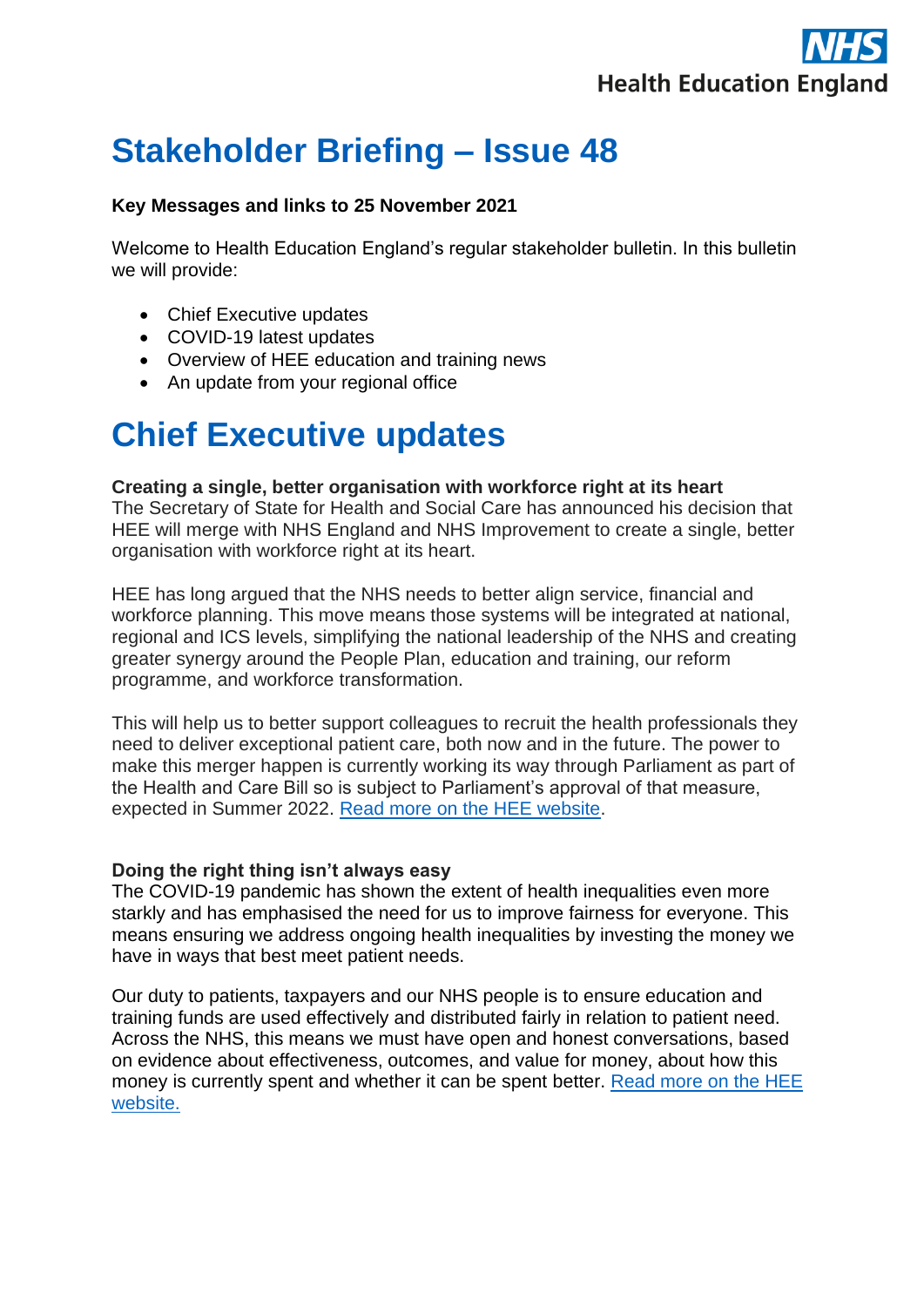

## **HEE COVID-19 latest updates**

We have created a [COVID-19 update webpage](https://www.hee.nhs.uk/covid-19/covid-19-updates-all-professions-october-2020-onwards) that provides guidance and information from HEE, which applies to all students and trainees. This webpage also includes [HEE COVID-19 surge guidance.](https://www.hee.nhs.uk/covid-19/covid-19-updates-all-professions-october-2020-onwards)

To keep up to date with plans for medical training recovery, visit [HEE COVID-19](https://www.hee.nhs.uk/covid-19/training-recovery-support)  [webpages.](https://www.hee.nhs.uk/covid-19/training-recovery-support)

# **We are supporting all professions to rapidly grow to meet the needs of patients:**

### **Multi-Disciplinary Updates**

### **Support available for disabled Health Professionals: 'Find Your Way' this Disability History Month**

If you're disabled, or have a disability, learning difference, or long-term health illness, including long-term effects of COVID-19 and mental health conditions, you have access to additional support. The process of applying for, and accessing, the support disabled people deserve can feel a little confusing and overwhelming. In partnership with HEE, the [Find Your Way](https://diversityandability.com/nhs-toolkit/) guide has broken down the process, so users know exactly to access the support.

### **Medical**

### **Record number of 4,000 GPs accepted on training placements**

A record number of new trainees have accepted placements to become GPs. More than 4,000 new recruits have accepted places to begin specialist general practice training in 2021/ 22. [Read more on the HEE website.](https://www.hee.nhs.uk/news-blogs-events/news/record-number-4000-gps-accepted-training-placements)

### **Pharmacy**

### **HEE trainee foundation pharmacist assessment strategy**

A new edition of the HEE Trainee foundation pharmacist assessment strategy is available to download from the [Trainee pharmacist foundation year website.](https://www.hee.nhs.uk/our-work/pharmacy/trainee-pharmacist-foundation-year-programme) Please continue to send your feedback to [traineepharmacist@hee.nhs.uk.](mailto:traineepharmacist@hee.nhs.uk)

### **e-portfolio orientation workshops**

Join our November and December online orientation workshops for trainee foundation pharmacists, designated supervisors, and educational leads. There is no sign-up process. [Check our website for Teams meeting details and click the link to](https://www.hee.nhs.uk/our-work/pharmacy/initial-education-training-pharmacists-reform-programme/trainee-pharmacist-foundation-year-programme/e-portfolio-downloadable)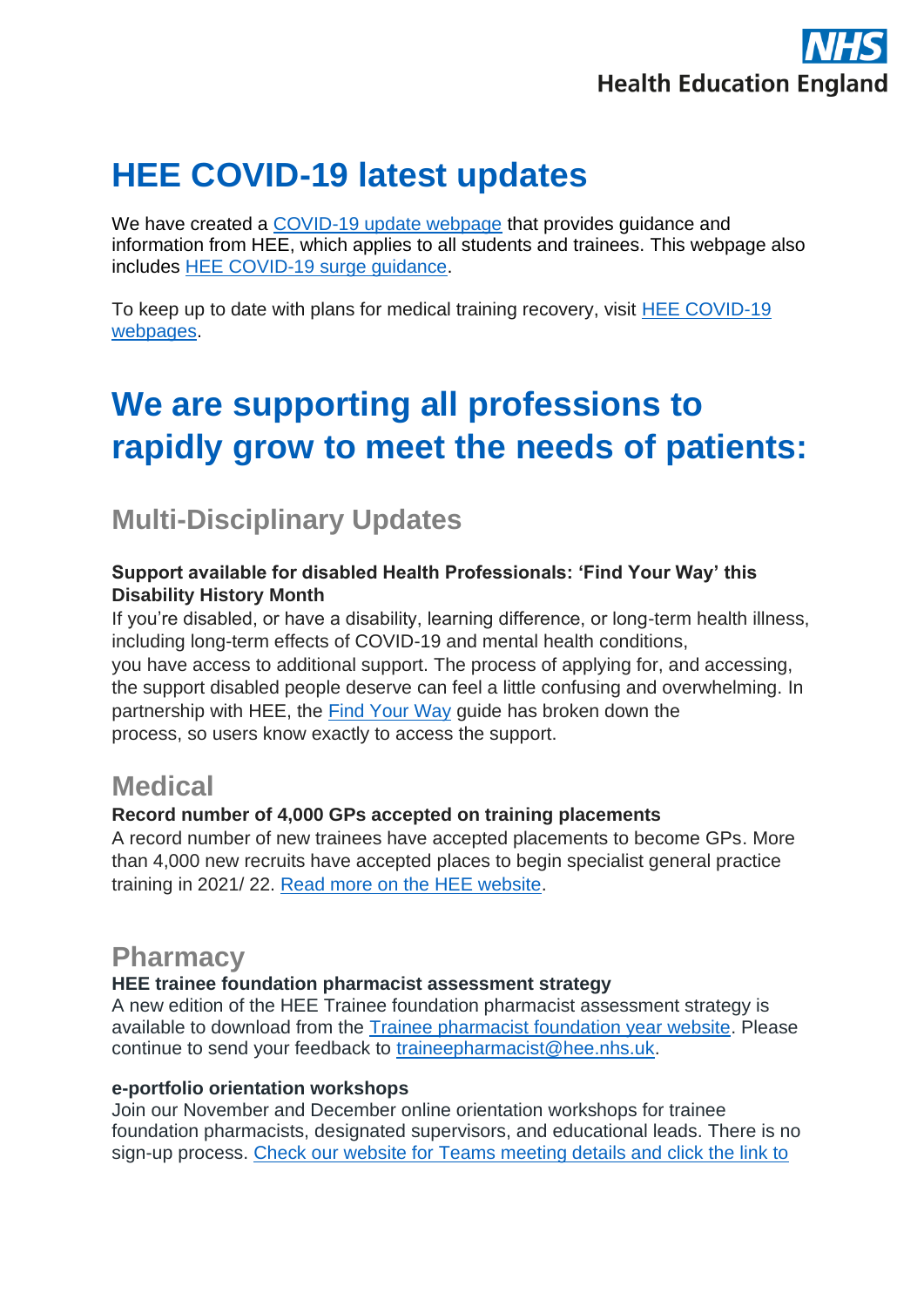

[join on the day.](https://www.hee.nhs.uk/our-work/pharmacy/initial-education-training-pharmacists-reform-programme/trainee-pharmacist-foundation-year-programme/e-portfolio-downloadable) Please note that the trainee e-portfolio registration closes 12 December. Encourage your trainees to [complete the HEE survey](https://protect-eu.mimecast.com/s/5n36C3yPRc93PxyFMIk7j?domain=healtheducationyh.onlinesurveys.ac.uk) now to register.

#### **Trainee wellbeing**

As part of our support for trainee foundation pharmacists, we have curated a range of resources on our website to support foundation learning and development throughout the year. This month we are highlighting the Personal Wellbeing section of our [Personal development and progression resources](https://protect-eu.mimecast.com/s/j7NoCkrNQhr5BxQURsJDM?domain=hee.nhs.uk) webpage. Please share any feedback on these resources with the team at [traineepharmacist@hee.nhs.uk.](mailto:traineepharmacist@hee.nhs.uk)

### **Mental health**

#### **Updated statement on funding for psychological professions training programmes**

Since our published statements in September, HEE has released an [updated](https://www.hee.nhs.uk/our-work/mental-health/psychological-professions/funding-psychological-professions-training-programmes)  [statement with FAQs](https://www.hee.nhs.uk/our-work/mental-health/psychological-professions/funding-psychological-professions-training-programmes) regarding the psychological professions training policy change. This update confirms HEE will still implement a policy change for future eligibility on NHS funding specific psychological professions' training programmes for individuals who wish to undertake more than one NHS-funded training. It updates the list of training programmes that will be affected and answers common questions asked throughout the stakeholder engagement activity. If you have any questions you can email [mentalhealth@hee.nhs.uk.](mailto:mentalhealth@hee.nhs.uk)

### **Workforce and education initiatives**

### **New workforce redesign tools to support ICSs**

HEE has launched two new resources to support systems with their workforce redesign efforts: the [Roles Explorer,](https://www.hee.nhs.uk/our-work/workforce-transformation/hee-roles-explorer) a collection of resources for use when introducing new roles to inspire design of optimum skill mix, and the Multidisciplinary [Team \(MDT\) toolkit](https://www.hee.nhs.uk/our-work/workforce-transformation/multidisciplinary-team-mdt-toolkit) to support building and developing teams across professional groups and system structures.

### **Healthcare Support Worker Development Roadmap Launched**

We have launched a learning and development roadmap for healthcare support workers (HCSW), educators and managers – which can help them identify learning and development goals and help improve their skills in order to deliver the best possible patient care. [Access the road map here.](https://www.hee.nhs.uk/our-work/healthcare-support-worker-learning-development-roadmap)

The roadmap brings together sources of information and resources to help HCSWs explore their own skills and support them with your ongoing learning and development. The roadmap is designed also to support educators and managers to have learning, development, and career conversations with their HCSW workforce. It contains tools to support these conversations and information about the training and professional development opportunities available for HCSWs.

### **Work Experience Leeds Deep Dive Research**

We have worked with Leeds Teaching Hospitals NHS Trust (LTHT) on research relating to the breadth and variety of work experience by speaking to those working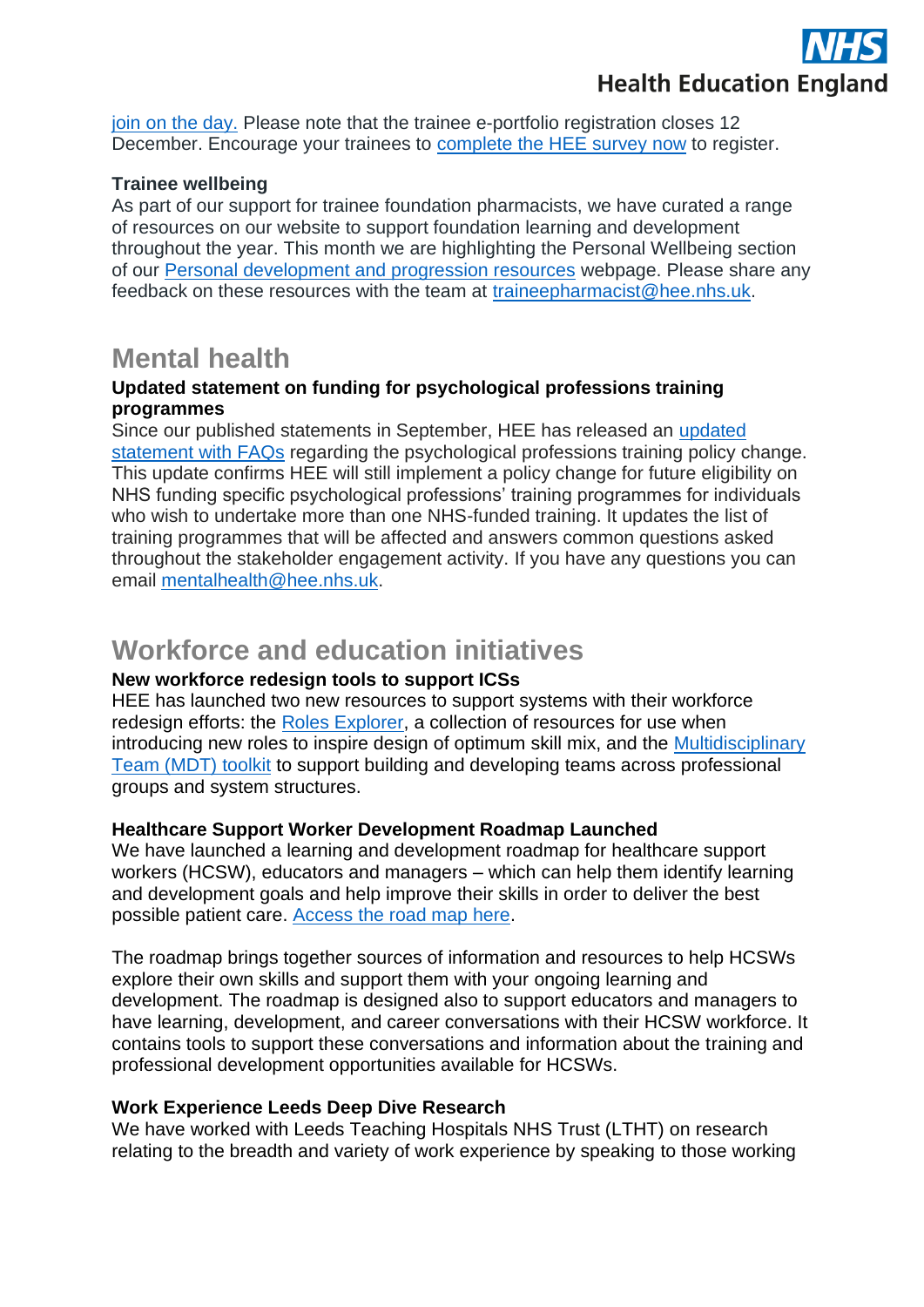

in the trust. The research findings have now been published alongside HEE's own recently published Future of Healthcare Work Experience Discover Report.

To view the research findings and the Future of Healthcare Work Experience Discover Report, [visit the HEE website.](https://www.hee.nhs.uk/our-work/work-experience-pre-employment-activity)

#### **Initial findings from the economic evaluation of CLEAR published**

Initial findings from the first independent economic evaluation of CLEAR show that HEE's clinically-led national transformation programme is cost-effective, encourages retention and is more likely to deliver results than other complex change projects. CLEAR is a work-based learning programme that is sponsored by Health Education England, hosted by East Lancashire NHS Trust and delivered by 33n, a team of NHS clinicians, data engineers and scientists. Find out more about the economic evaluation of CLEAR on the [CLEAR website.](https://clearprogramme.org.uk/2021/11/10/initial-findings-from-the-economic-evaluation-of-clear-show-the-programme-is-cost-effective-encourages-retention-and-is-more-likely-to-deliver-results/)

### **e-Learning for Health**

[Keep up to date with all the latest additions to the eLfH platform here.](https://www.e-lfh.org.uk/news/)

# **Regional Update**

### **Learning guides for young people in mental health**

Healthy Teen Minds and HEE have co-produced a set of unique learning resources for those supporting young people in crisis. This includes four short 15-minute 'learning guides', delivered by young people with lived experience, available free on their online learning platform at [www.crisistools.org.uk.](https://protect-eu.mimecast.com/s/n7U3CAMgqtnZ8l4CYbLyn?domain=eur01.safelinks.protection.outlook.com) These resources should be seen as complementary to, rather than as a replacement for clinical training. This unique programme is designed to amplify the voices of young people, allowing viewers to:

- understand the situation from young peoples' perspectives, hearing what really helps, and what doesn't, in their own words;
- prepare for and manage key conversations with young people in crisis;
- provide more effective and personalised support; and
- share and learn from your peers using the online resource hub.

## **Launch of new Healthy Weight Coach learning programme**

The Office for Health Improvement and Disparities has worked with HEE to develop a new Healthy Weight Coach e-learning programme for colleagues working within primary care networks, healthcare practices and pharmacies who are interested in supporting people who want to prioritise their weight, health and wellbeing. Healthy